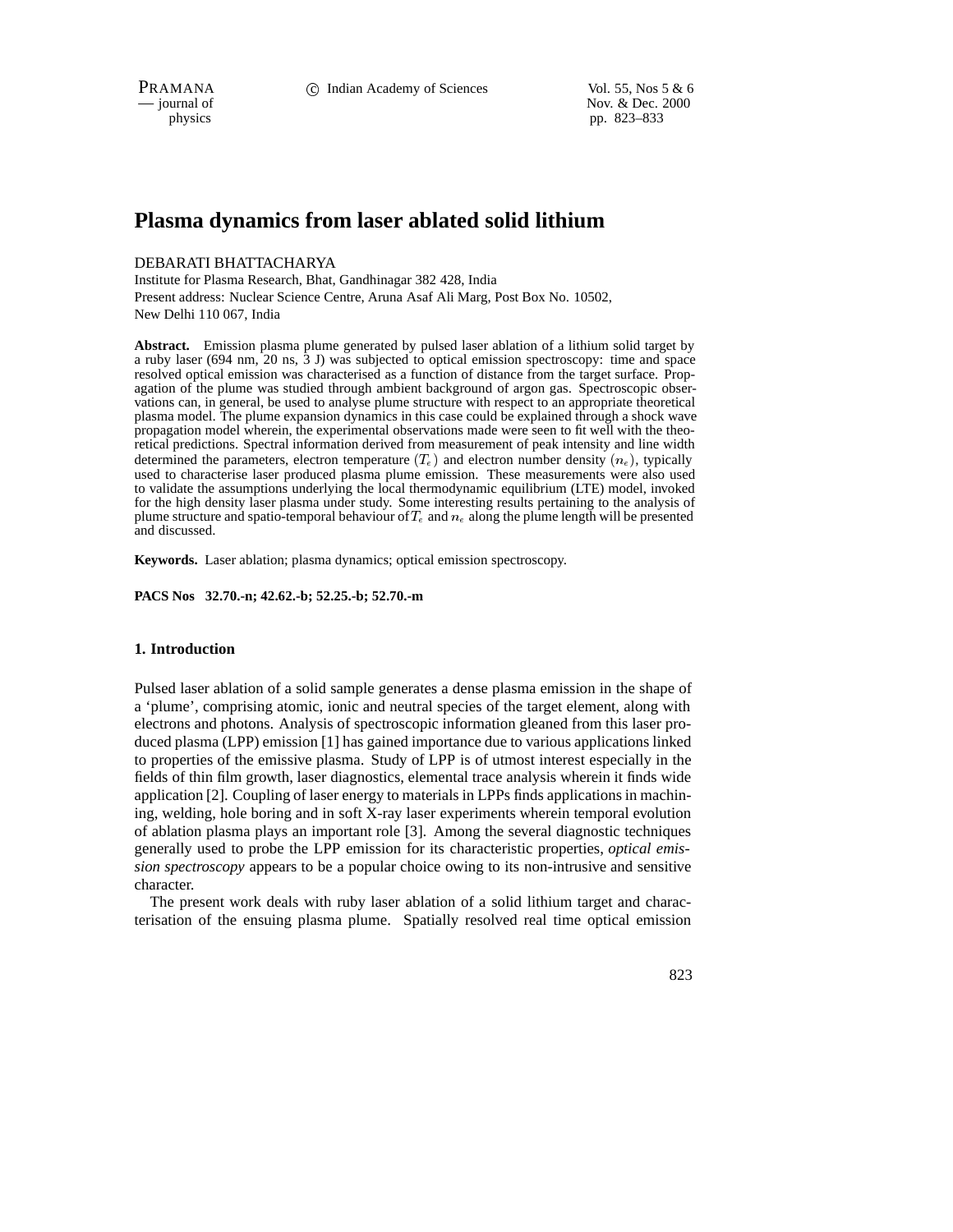

**Figure 1.** Schematic of experimental set-up for laser ablation of solid lithium target.

spectroscopy has been used in order to investigate the influence of gas pressure on the plume expansion process. For this purpose, evolution of the emission intensity of excited species Li  $*$ I (670.8 nm) with distance from the target surface ( $r: 2$  to 10 mm), through argon background gas at different pressures ranging from  $10^{-5}$  mbar to 1 mbar has been measured.

## **2. Experimental setup**

The experimental system (vacuum chamber) with associated equipments set up for the study of laser ablated Li plasma dynamics is shown in figure 1. A ruby laser (694.3 nm, 20 ns, 3 J) was focused normal to the target, capable of two dimensional motion. The target used was in the form of a 6 cm long Li rod ( $\sim 1.27$  cm diameter). The laser was focused to an energy density of  $\sim 18$  J/cm<sup>2</sup>. The plasma emission was viewed normal to its direction of propagation and scanned (for wavelengths corresponding to Li (I): 670.8 nm, 610.4 nm, 497.2 nm, 460.3 nm) along the plume axis by optical emission spectroscopy, in order to investigate propagation through ambient background of argon gas. The experiment was performed in vacuum ( $10^{-6}$  mbar) and in an argon gas environment ( $10^{-5}$  to 1 mbar).

The light emitted was imaged onto the entrance slit of a 0.35 m Jobin-Yvon monochromator ( $\Delta \lambda = 1.25$  nm) by means of a two lens system with unity magnification, giving a spatial resolution of 250  $\mu$ m along the target normal. The monochromator along with the lens system was moved on a X-Y translator system for well controlled scan of the plume along its expansion axis. A photomultiplier tube (2 ns rise time) was connected to a fast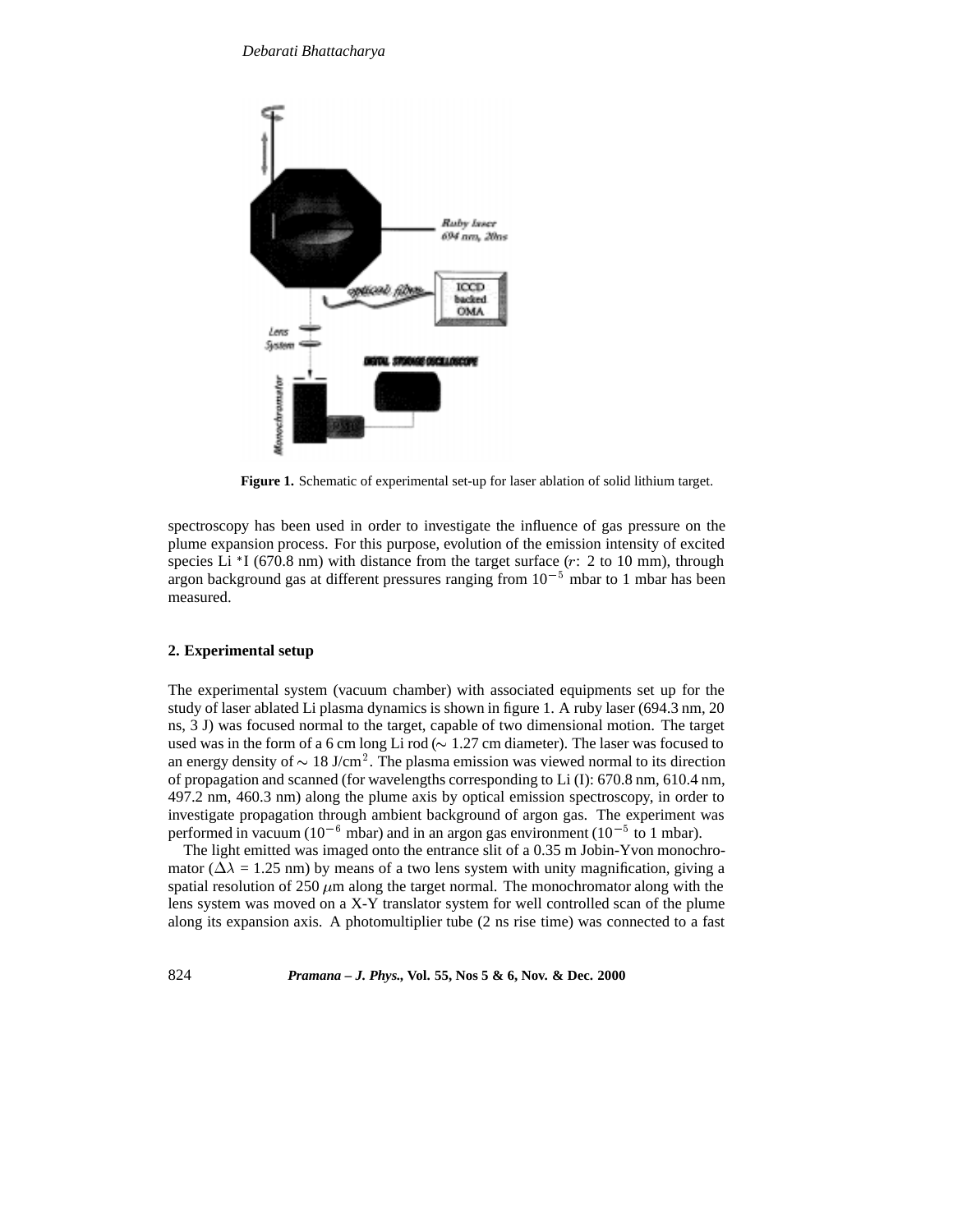#### *Plasma dynamics*

digital storage oscilloscope for intensity measurements. Time and space resolved optical emission from the plasma was characterised as a function of distance from target surface and ambient argon gas pressure. The evolution of time delay and velocity of excited Li (I) species at 670.8 nm were determined. Li emission intensity measurements were made in the presence of varying gas pressures at intervals of 2 mm upto 10 mm from the target.

In order to obtain temporally resolved optical spectra of laser induced ablation plasma at various points along the plume, light from emission was also collected by a 400  $\mu$ m optical fibre. The optical system was precisely aligned with He–Ne laser beam. Spectra were recorded around the particular wavelength and output signal coupled to an imageintensified charge coupled device (ICCD) camera backed optical multichannel analyser (Princeton Instruments) covering nearly 280  $\AA$  per frame with one-to-one imaging of the emission. The multichannel analyser plate of the ICCD was gated for as less as 4 ns using a fast programmable pulsar (Princeton Instruments PG200) which was synchronised with a photo diode signal. Wavelength correction was performed using a standard tungsten filament lamp. Gates were moved relative to laser output, therefore, temporal evolution of rapidly varying ablation plasma could be obtained. Spectra were viewed on a cathode ray oscilloscope and the images were stored and processed by a computer connected via GPIB interface.

#### **3. Results and discussion**

Emission plasma plume generated by ablation of a lithium solid target by a pulsed ruby laser, was subjected to scanning by optical emission spectroscopy in order to investigate behaviour of excited states of ablated species and propagation of the plume through ambient background of argon gas. Time and space resolved optical emission from the plasma was characterised as a function of distance from target surface (r: 0 to 10 mm) and ambient argon gas pressure (in the range:  $10^{-5}$  to 1 mbar).

## 3.1 *Determination of T* <sup>e</sup> *and n*e: *Application of local thermodynamic equilibrium model*

Spectroscopic observations which are made can in general be used to analyse plume structure with respect to an appropriate theoretical plasma model. For a high density laser plasma one invokes the concept of local thermodynamic equilibrium (LTE) as a model to explain the atomic collision processes [4]. The experimental results when fitted to the proposed model, will validate the assumptions underlying the model [5]. An applicability criterion of LTE has been defined [6] with the consideration that the collisional rates exceed the radiative rates. Thus the plasma, if it is to be in LTE, must validate the condition,  $n_e \geq 1.6 \times 10^{12} T_e^{0.5} (E^*)^3$ , where,  $T_e$  is in K and  $E^*$ , the largest energy gap for which the condition holds, is in eV. In accordance with LTE,  $T_e$  and  $n_e$  were obtained through spectroscopic line intensity measurements and the variation of these parameters along the plume length provided ample information to define the plume behaviour.

Spectral lines observed in the Li plasma were collisionally broadened by Stark effect. The effect of Doppler broadening was ignored due to the high expansion velocities of Li (I) obtained in the plasma. Theoretical profile was varied until best possible fit with measured lineshape was achieved [7]. In this case, the emission lines could be approximated by a Lorentzian profile. Figure 2 shows a Lorentzian curve fitted to the Stark broadened profile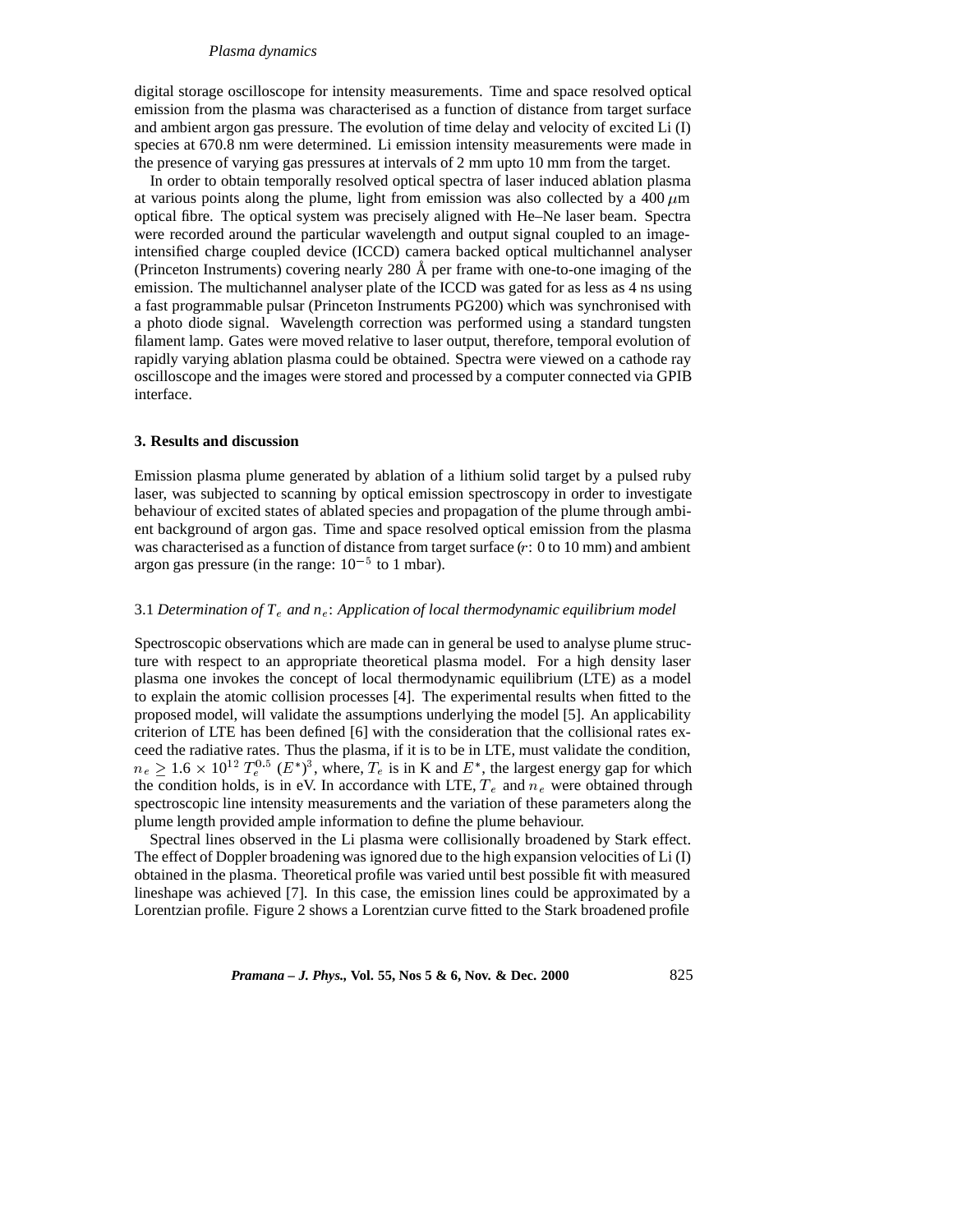

**Figure 2.** A typical Stark broadened profile of Li (I) obtained for 610.4 nm with ruby laser irradiation, at 4 mm from the target in 1 mbar argon (gate width:150 ns, gate delay: 800 ns). A Lorentzian profile (solid line in figure) appears to fit the experimental data very well.

of Li (I) obtained at 610.4 nm at a distance of 4 mm from the target. Stark broadening from electron impact with thermal atoms is a dominant effect in dense plasmas and is widely used for electron number density measurements [5,8,9]. Correction of line profiles for underlying continuum was carried out to determine, the full widths at half maxima (FWHM) of the lines, used in the density calculations. Collisional excitations of high energy electrons cause higher population densities of excited states of Li atoms.

FWHM  $\Delta\lambda_{(1/2)}$  of the spectral lines were used for the estimation of electron number density (in cm<sup>-3</sup>) through the relation [10],  $\Delta\lambda_{(1/2)} = 2W(n_e/10^{16})$  Å, where W is the electron impact parameter and a weak function of temperature. This is approximated from the expression given by Griem [5]; in the present case, contribution from the ion broadening factor was neglected in the wake of significant predomination of electron impact in causing Stark broadening. Electron temperature measurements were determined from the intensity ratio of the observed spectral lines and by using spectral parameters given in table 1.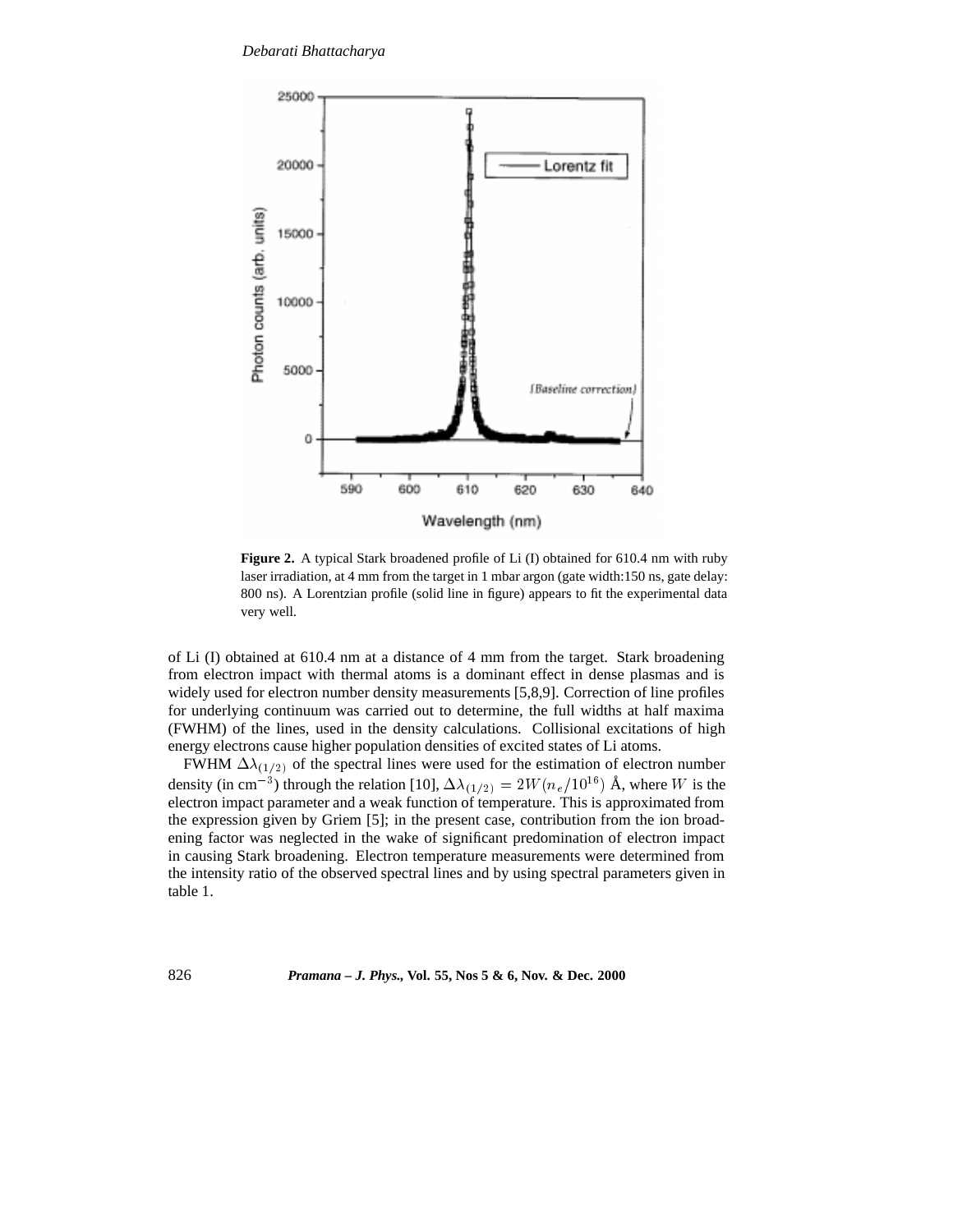| Wavelength<br>(A) | Upper energy level<br>$E_2$ (eV) | Statistical weight<br>$q_2 = 2i + 1$ | Transition probability<br>$A_{21}$ (s <sup>-1</sup> ) |
|-------------------|----------------------------------|--------------------------------------|-------------------------------------------------------|
| 6707.84           | 1.85                             | <sub>(</sub>                         | $3.72 \times 10^{7}$                                  |
| 6103.64           | 3.88                             | 10                                   | $7.16 \times 10^{7}$                                  |
| 4971.99           | 4.34                             |                                      | $1.01 \times 10^{7}$                                  |
| 4602.90           | 4.54                             | 10                                   | $2.3 \times 10^{7}$                                   |

**Table 1.** Parameters related to the 4 wavelengths used in the analysis of plasma emission scanned.

## 3.2 *Shock wave model*: *Evolution of time delay and velocity*; *r-t dependence*

To the best of our knowledge, the dynamics of Li bulk ablation process has not been investigated so far but on comparison of our results with laser ablation of other materials like superconducting compounds [11], Al [12] and graphite [13], we observe some common features like increase of delay, pulse width and peak intensity with increase in pressure. Figure 3(a) gives the temporal dependence of  $Li^*$  I (670.8 nm) transient emission intensity maximum at 2 mm in different gas pressures. The time delay between the emission intensity maximum and the laser pulse with distance  $r$  is plotted in figure 3(b) at different pressures. Beyond 1 mm, where the continuum radiation from dense plasma is negligible, the delay recorded in vacuum ( $10^{-6}$  mbar) shows a linear dependence on r. The most probable velocity estimated from the slope of this linear relation is  $1.9 \times 10^6$  cm/s. The observation that the time delay with respect to the laser pulse varies linearly with distance, suggests a free expansion of the plume in vacuum  $(10^{-6}$  mbar). The presence of background gas produces a nonlinear dependence of the delay on the distance  $(r > 6$  mm) and on pressure ( $>10^{-2}$  mbar). The velocities calculated from the time-of-flight measurements at  $10^{-6}$ ,  $10^{-2}$  and 1 mbar, are plotted in figure 4. It was observed that beyond 6 mm from the target and for pressures greater than  $10^{-2}$  mbar, velocity of excited species slowed down, a trend which was reflected in the nonlinear dependence of distance (r) on time delay  $(t)$  in this region. Within duration of laser pulse, there occurs laser-solid interaction [14] leading to evaporation and further interaction of laser with evaporants constitutes isothermal plasma expansion. After termination of the laser pulse, adiabatic expansion of the plasma takes place. The range of distance considered here lies in an adiabatic expansion regime where the thermal energy is rapidly converted into kinetic energy and the plasma attains extremely high expansion velocity.

For a more quantitative understanding of the expansion dynamics in this case, we have attempted to fit our results to the shock wave model [11,15] which is one of the most widely used among various existing theoretical models. When material expands into background gas, a shock wave is generated at the expansion front, which consequently leads to rise in temperature at the front [16]. Due to excitation in the plume, part of the energy is transferred to excitation energy such that rate of temperature at the front reduces in order to balance plume heat content, i.e. less energy goes to thermal motion. To maintain conservation of energy and momentum, velocity rises; but this effect is not dominant away from the source since temperature falls. According to this model, the expansion motion can be described by an ideal blast wave,  $r = (E/p)^{1/5}t^{2/5} - r_0$  where E is a constant proportional to laser energy density,  $p$  is the background gas pressure,  $t$  is the time at which the maximum of transient emission with respect to laser pulse is observed, and  $r_0$  is a constant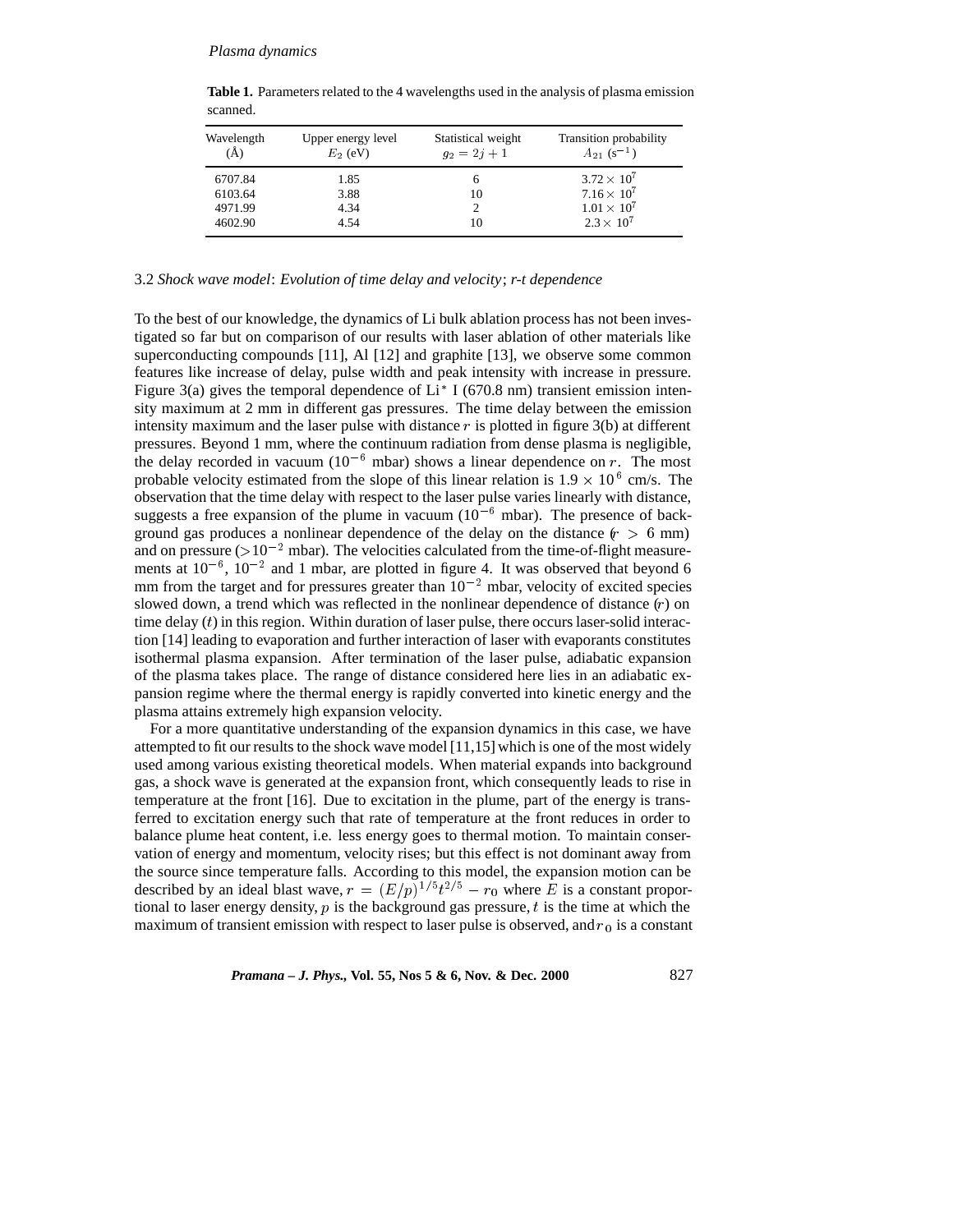#### *Debarati Bhattacharya*

to account for the fact that a certain time elapses before the emission occurs at  $r = 0$ . For our experimental results, the best fits for the delay corresponding to maximum intensity, calculated using shock wave model for Li<sup>\*</sup> I at  $10^{-2}$ ,  $10^{-1}$  and 1 mbar, as a function of distance are plotted in figure 5. It is seen that the fitted curves agree very well with the experimental results. Figure 6 is a log-log plot representation based on the data in the previous figure. A linear relationship between  $\log r$  and  $\log t$  is observed, with a slope of 0.4, which means that  $r$  is proportional to the 0.4 power of time, in good agreement with the exponent in the relation governing motion of shock wave front structure through the plasma.



**Figure 3.** (**a**) Spectral intensity at 2 mm distance from target for different argon gas pressures. (**b**) Time delay  $(t)$  dependence on distance from target  $(r)$  in presence of different argon gas pressures. Delay times indicated are relative to peak of ruby laser pulse.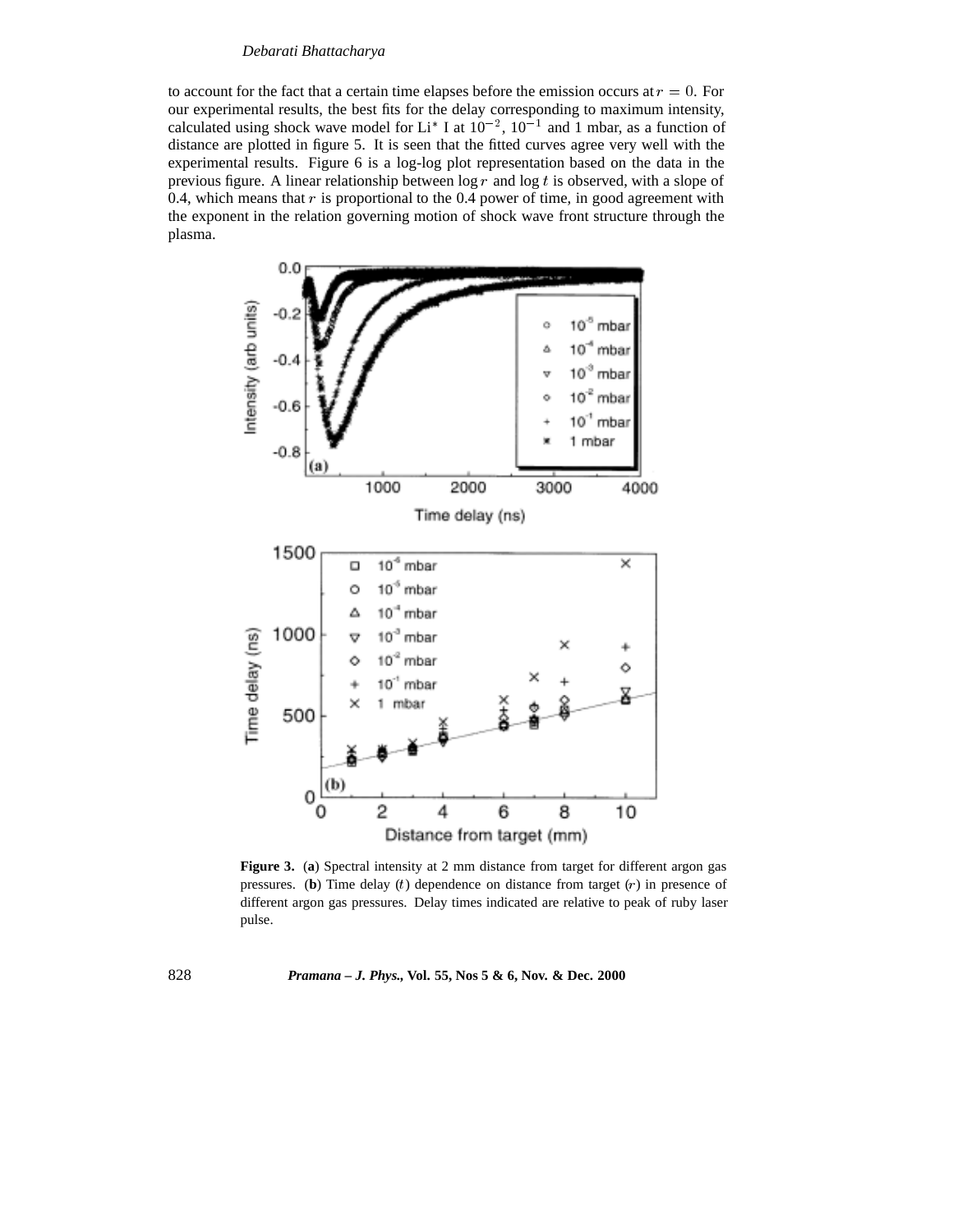

**Figure 4.** Spatial dependence of velocity of plume species in laser produced Li plasma.



**Figure 5.** Expansion dynamics of laser ablated bulk Li plasma. Curves fitted according to shock wave model ( $r = a t^{0.4} - r_0$ ).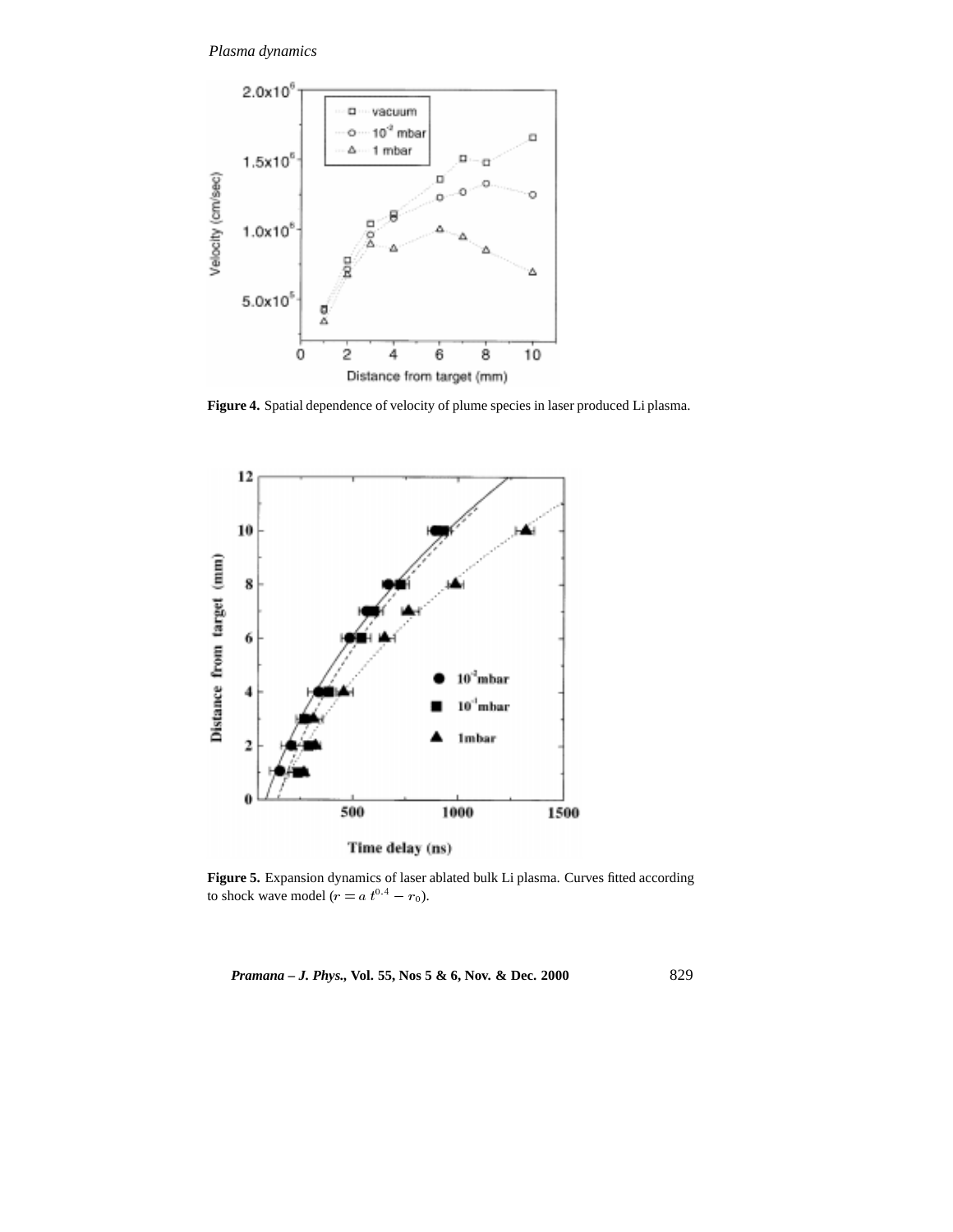*Debarati Bhattacharya*



Time delay with respect to laser pulse (ns)

**Figure 6.** Relation between (r) distance from target (plume length) and (t) transient time delay in a log–log plot.

### 3.3 *Variation of T*<sup>e</sup> *and n*<sup>e</sup> *in the plasma plume*

Temporal dependence of  $T_e$  followed a  $t^{-1}$  variation regardless of ambient gas pressure, as seen in figure 7, indicating a departure from the theoretical adiabatic expansion model [17]. In this case, the plasma, which is highly collisional to begin with, does not fully recombine. It tends towards a collisionless state with degree of ionisation being frozen. In vacuum,  $n_e$  showed a spatial dependence of  $r^{-1}$ , depicted in figure 8, and a temporal variation of  $t^{-2}$ , seen in figure 9, suggesting linear expansion of plasma in agreement with that observed by others [10,18]. In vacuum, there exists poor coupling between electrons and heavy particles, so any excess energy that the electrons acquire in 3-body recombination cannot be transferred to heavy species. This causes deviation from kinetic equilibrium [19]. An increase in ambient gas pressure caused greater confinement of the plasma by the surrounding gas. The effect of ambient gas was to cool the thermal electrons by enhanced elastic and inelastic collisions, resulting in improved efficiency of atomic collision processes like electron impact and consequently leading to plasma confinement and thereby recombination.

## **4. Further work in progress**

Atomic collision processes and excitation mechanisms thereof occurring in the laser produced plasma plume from Li, are being studied in greater detail through experiments conducted with variation in laser irradiance. These are to be reported shortly in a forthcoming paper.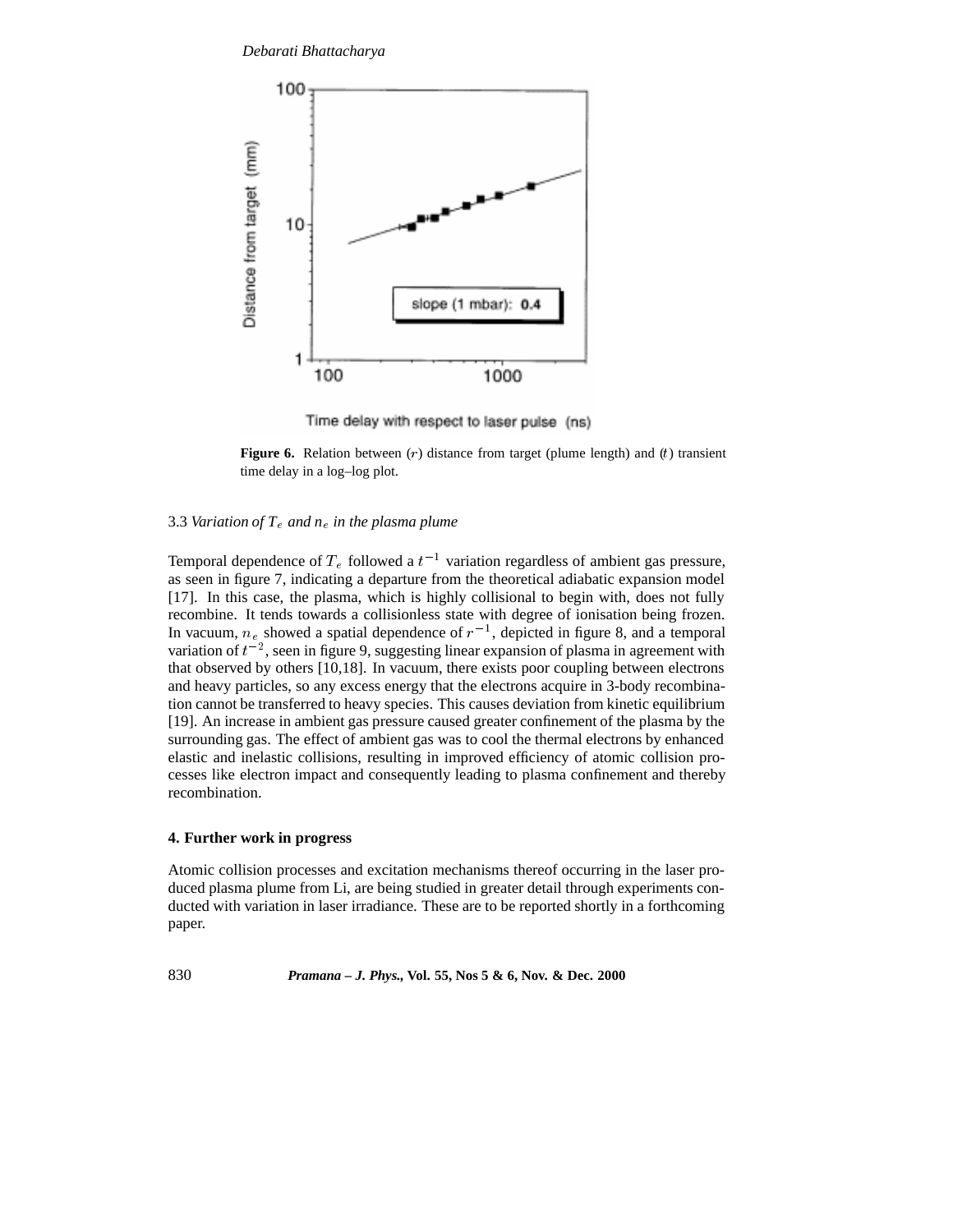

**Figure 7.** Electron temperature change with time delay:  $t^{-1}$  variation. At different pressures and 4 mm distance from the target.



Figure 8. Electron density variation with distance from target. Spatial dependence of electron density appears to follow a  $1/r$  relation in  $10^{-6}$  mbar pressure.

Further, it was of interest to compare dynamics of laser produced plasma from LiF-C coated plate (used in laser-blow-off studies to probe edge plasma properties in tokamaks), with that generated from Li solid target ablation. The dynamics of emission from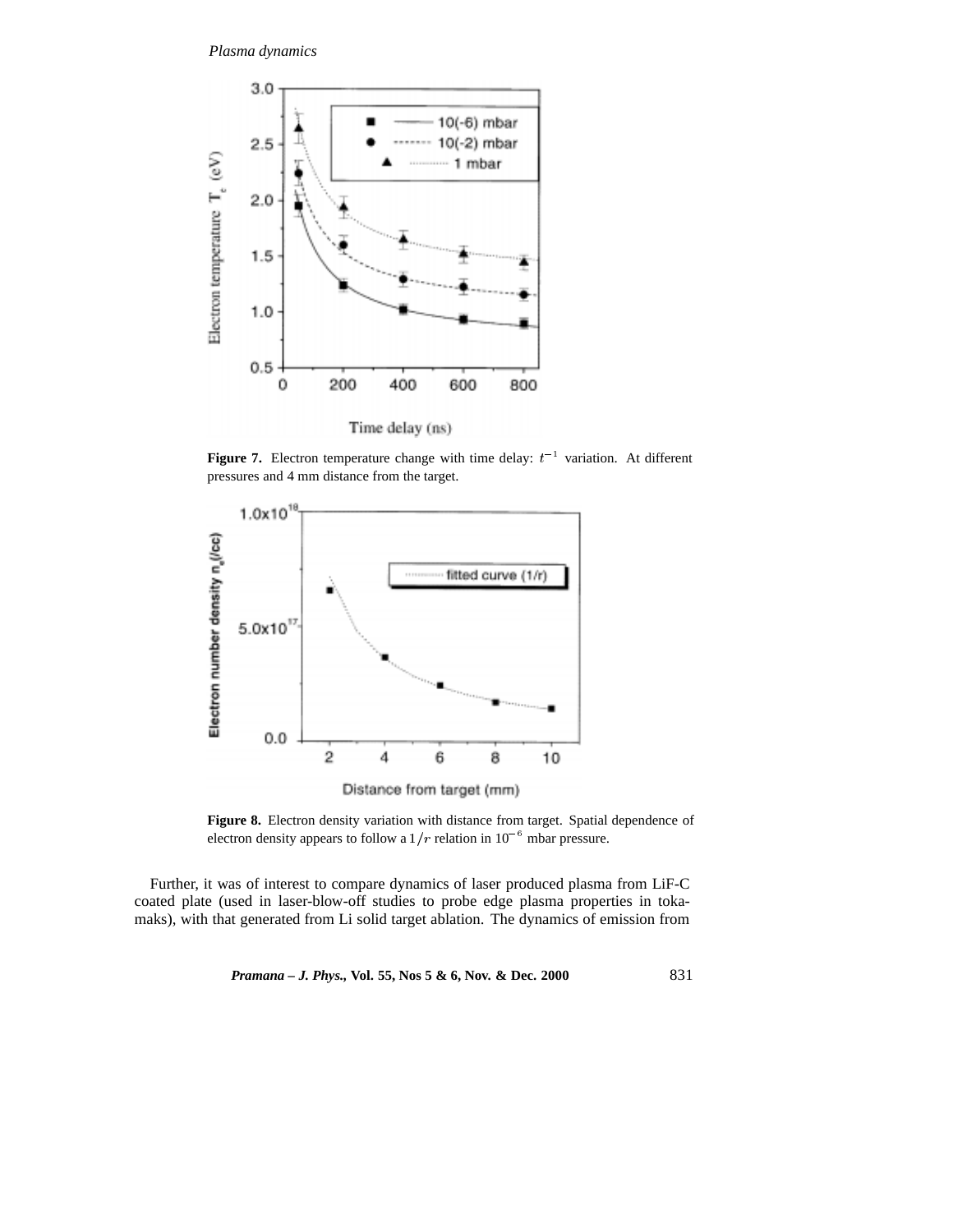

**Figure 9.** Electron number density change with time delay  $(t^{-2}$  variation). At various ambient pressures and 6 mm distance from the target.

the former are not completely understood. The results in case of LPP emission were compared with the laser-blow-off dynamics obtained with the same experimental parameters. It was observed that the dynamics of laser-blow-off plasma are primarily governed by free expansion, while the laser ablated solid target plume conforms to the shock wave model particularly above  $10^{-2}$  mbar. However a bulk Li sample is inevitably more cost effective as it allows for versatility of usage and various theoretical models assist in the analysis of its plume dynamics. A communication to this effect is in preparation.

# **5. Conclusions**

Study of plasma plume expansion dynamics of laser ablated lithium solid target in argon, has been carried out with variation in experimental parameters. The plasma emission obtained was observed to comprise excited Li (I) species only; there was no measurable contribution from the background gas. Spectral information derived from measurement of peak intensity and line width, under the assumption of LTE conditions in the plasma, determined the typical plasma characterisation parameters electron temperature  $(T_e)$  and electron number density  $(n_e)$ . Variation of these parameters in space and time alongwith evolution of the plasma under different ambient conditions has been investigated. Our results are in accordance with existing theoretical predictions and models put forward to